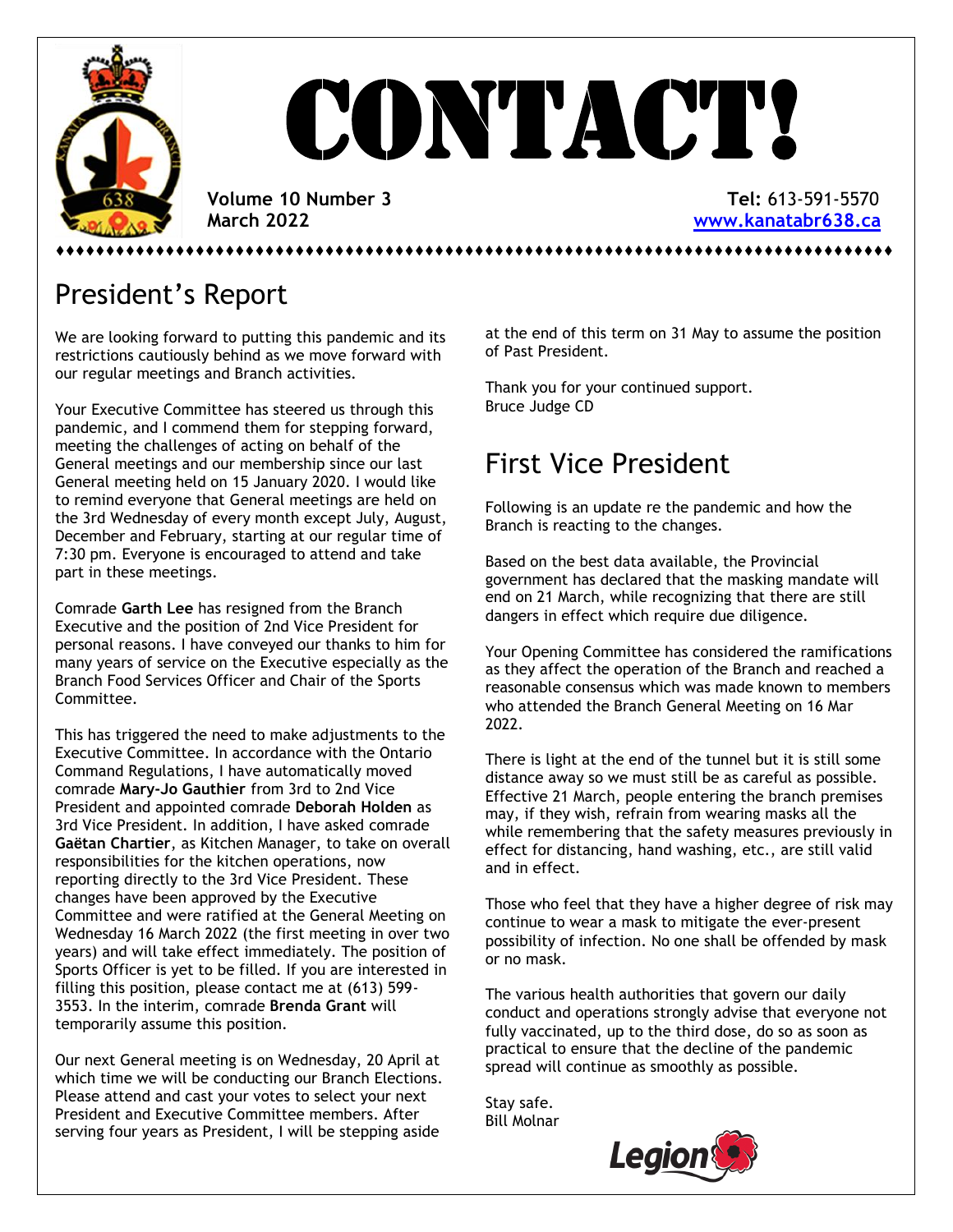## Poppy Campaign

Dominion Command has advised that revisions are being made to the Poppy Manual. One of these revisions will be changing the Poppy Reporting Year to be January 1 of 2022 to December 31, 2022. The other revisions will be included when the new Poppy Manual is produced soon.

John Kern, Chair Poppy Campaign

## Legion Seniors

Royal Canadian Legion Branch 638 would like to invite all our members and seniors in the community to join us in the Lounge every Wednesday between 9:00 am and 11:30 am to enjoy a complimentary hot cup of coffee and a treat, play cards, darts, board games, read a magazine, or meet a friend or just relax. Treats on Wednesday, April 6, will be sponsored by Chartwell Stonehaven Retirement Residence.

The Legion Seniors Committee Branch is also developing an additional series of activities and programs for our members and the public. Stay tuned for more info coming soon.

John Kern, Chair Legion Seniors Committee

## Veterans Services

## Veterans' Comforts

We are in the process of buying the comforts for delivery in May. Hopefully this year, we will be able to go into the retirement homes! Probably not the long-term care though.

For the deliveries, we need teams of two people to deliver these comforts. Please contact me if you are interested: 613 291-1038 or smclean@deadsquid.com

We attempted to sell off surplus comforts at Fish & Chips, but still had a lot left. They have been donated to Ottawa Command for use by homeless veterans.

#### Service Officer

No new clients in the past couple of months. However, the Provincial Service Officer will be attending our branch during the week of April 11. The specific day has yet to be determined. However, you will be contacted with the actual time and date on April 4. If you have any concerns or problems that you would like to speak with her about, please contact me (Sue) to make an appointment.

Sue McLean BSO, Kanata 638 613-291-1038 [smclean@deadsquid.com](mailto:smclean@deadsquid.com)

## Gaming Report

#### Catch the Ace Report



A large part of the success is due to

the Catch the Ace Club, where members prepay for draw tickets for each week. Currently we have approximately 131 Club members. Our jackpot has reached a record high of \$11,000, won by Terry Jacobs.

| Month    | Donations  | <b>Branch Operations</b> |  |
|----------|------------|--------------------------|--|
|          |            | & Maintenance            |  |
| February | \$1,444.80 | S 773.70                 |  |

### Catch the Ace Winner: Round 11 – 45 Draws Terry Jacobs - \$11,693.50



Clay Wheaton and Terry Jacobs

Winner Round 12: - Finished in 2 Draws Ken Major - \$660.00



Ken Major & Clay Wheaton

Our NEXT Breakfast is Monday 28 March with a cap of 32 people.

For more information, please contact Clay Wheaton at 613-592-5417 or via email: [claywheaton@rogers.com](mailto:claywheaton@rogers.com)

> CATCH THE ACE PIZZA NIGHT No Pizza Night is scheduled in March.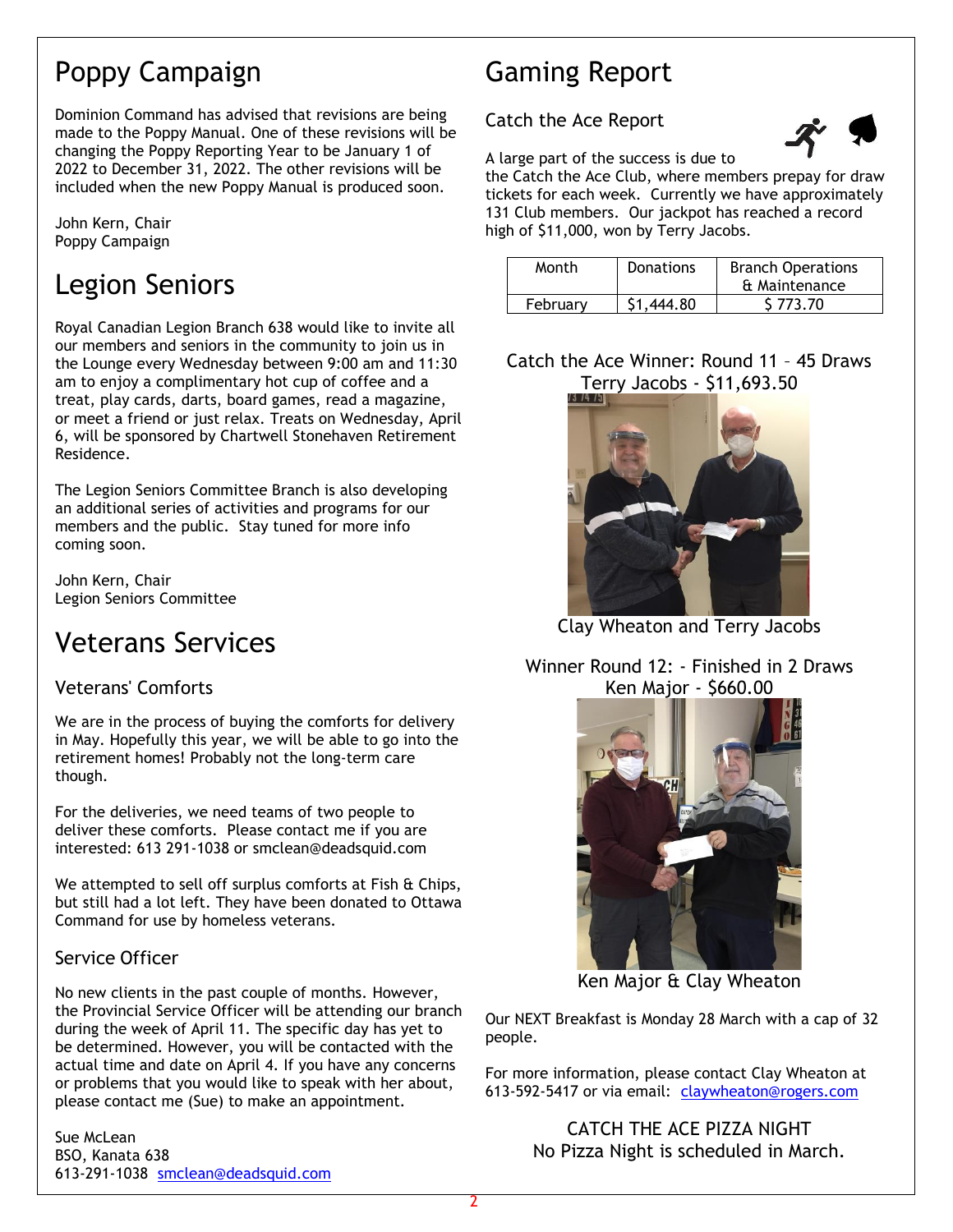

#### Bingo Returns

| Month | Deposit to<br><b>Bingo Trust</b> | <b>Expenses</b> | <b>Donations</b> |
|-------|----------------------------------|-----------------|------------------|
| Feb.  | \$1,824.00                       | \$996.15        | \$662.28         |

#### Progressive Jackpot



The Progressive Jackpot was started February 6, 2022. The Draw is done each week at the Sunday Bingo. To enter the Progressive Jackpot one must pay \$2.00 and sign the entry sheet situated in the Lounge of the Legion. If the winner drawn

has not entered that week, the pot then accumulates until the next draw. Five draws have been conducted so far. To date the amount of revenue for the Branch is \$195. Bill Wagstaff won \$121 on the third draw and to date the accumulated pot is \$125.

#### Catch the Ace History & Summary

Catch the Ace Draws began 02 September 2016. Since then, we have done 12 Rounds. The following tables indicate the monies generated during this period for both the branch and donatable funds.

| Total     | 50% for       | Rent Pd     | Operations  | Donatable    |
|-----------|---------------|-------------|-------------|--------------|
| Revenue   | <b>Branch</b> | to Branch   | Maintenance | <b>Funds</b> |
| \$149.315 | \$74,657.50   | \$12,200.75 | \$13,079.40 | \$46,647.60  |

#### During the Pandemic

| Total    | 50% for       | Rent Pd   | Operations  | Donatable   |
|----------|---------------|-----------|-------------|-------------|
| Revenue  | <b>Branch</b> | to Branch | Maintenance | Funds       |
| \$74.650 | \$37,325.00   | S6.405.25 | \$5.972.20  | \$23,888.80 |

Gaming Committee

## LTF Donations

With the approval of the Executive Committee, the Lottery Trust Fund donated \$500 to each of the following Charitable Organizations:

- Camp Maple Leaf
- Lanark County Therapeutic Riding
- Shepherds of Good Hope, Hope Living Kanata and \$250 to:
- Kanata Kozy Quilters

Margaret Judge Chair

## Membership Desk

Total Membership in Good Standing to date: **307**



Welcome New Members to the Branch

- Jeffery Donaldson: New Ordinary joined online
	- James Hemlin: Transfer in Ordinary coming from Belleville
	- Joan Hemlin: Transfer in Associate coming from Belleville
- Andre Vezina: Transfer in Ordinary coming from Pointe-Claire, QC
- Sebastien Turpin-Thauvette: Transfer in Ordinary Welcome Veteran
- Rob Jensen: Transfer in Ordinary Welcome Veteran

Pandemic Overview - Jan. 2020 - March 2022 (2 Years)

- New & Transfer Members: END TOTAL 68
	- o 85 PROCESSED
	- o 14 LAPSED MEMBERSHIPS
	- o 3 PASSED AWAY
- Deceased: 20 Members

#### Dominion Command Initiatives

- 1. Veteran Family Welcome Program A one-year free membership to welcome eligible family members of Veterans to the Legion. This is to recognize the commitment and support immediate family members provide to our Veterans on a daily basis. This membership is available to spouses and children (18+) years of age of serving, retired or passed CAF or RCMP Veterans who have not yet joined the Legion.
- 2. The five-year Membership Special Offer Members who pre-pay for five years of membership can wear their support proudly with a free Poppy toque, mitts and scarf. Share this offer with new and renewing members! The deadline to pre-pay was March 15.
- 3. Option For Digital Membership Card vs Plastic Card The membership may be moving to an online or digital card which can be carried on a cellular device. Members may be asked which they would prefer when renewing for 2023. Stay tuned for more information.

Brenda Grant Membership Chair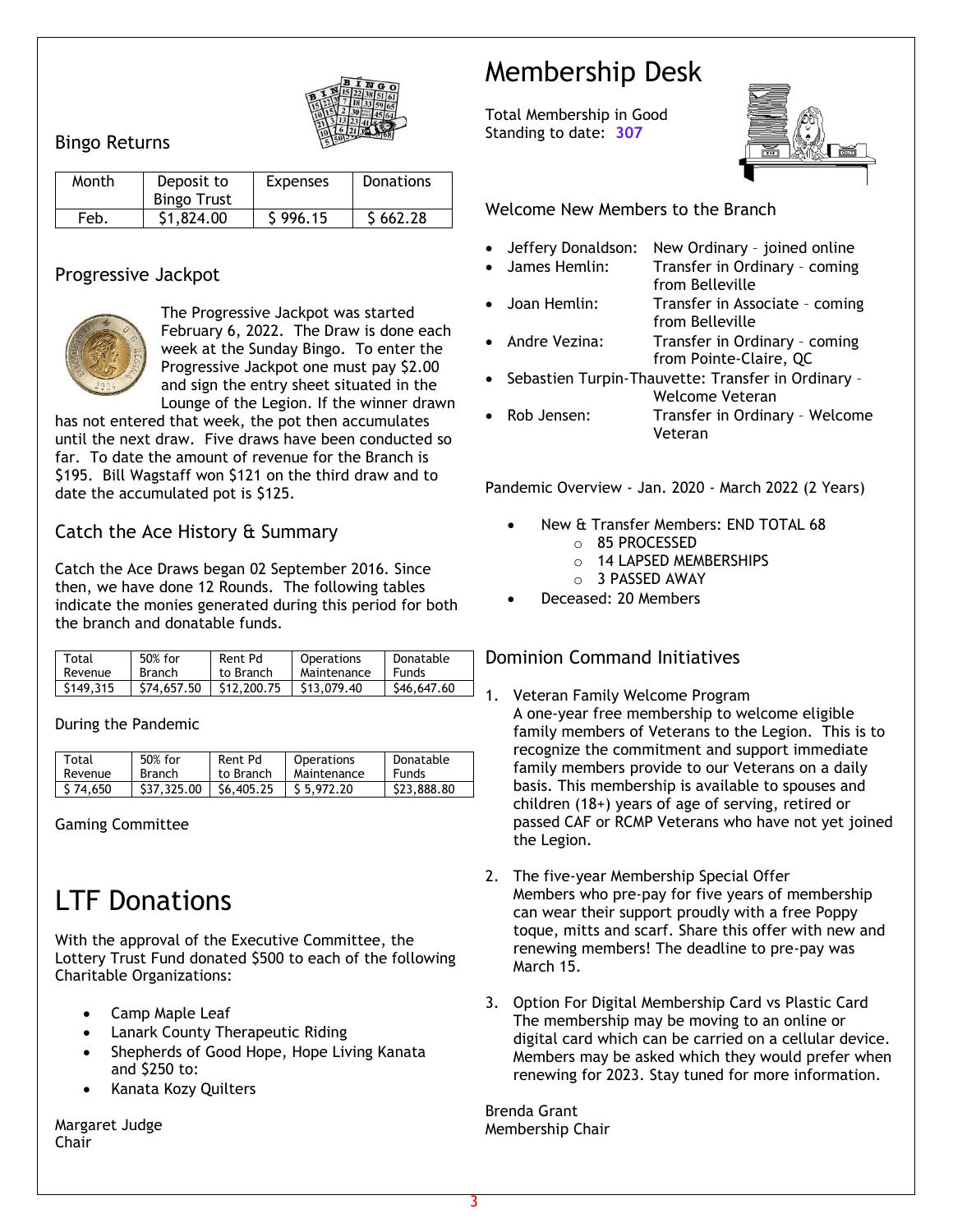

## Youth Education

Poems, Essay and Poster Contest - March 2022

The Awards Ceremony has been rescheduled to 03 April 2022 with the hope that we will be able to have the students, families and friends present to celebrate the successes of the winners.

We have amazing results both from the Zone, District and Provincial Levels. First place submissions from each level are sent to the next level. The following were the condensed results.

#### Branch – 375 entries

Zone – 8 First Place, 2 Second Place, 1 Third Place District - 6 First Place, 1 Second Place, 1 Third Place Provincial - 1 First Place, 1 Second Place, 3 Third Place

Brenda Grant



## Bursary Assistance Program

2022 by Christopher Braeuel

Do you have a child, grandchild or even a greatgrand-child who will be attending post-secondary education? If so, he or she may qualify for a bursary from the Kanata Legion under the following eligibility criteria:

- *1. Any person who is serving or who has honorably served in the Canadian Forces;*
- *2. Merchant Navy personnel who are eligible for and who have been awarded campaign stars or decorations, and their dependents who are in need of assistance.*
- *3. Ex-service personnel of commonwealth countries, other than Canada and of allied countries, resident in Canada;*
- *4. Applicants who have graduated from or reside in the Kanata Area are given priority in the application process. Consideration is given to students who do not reside in the Kanata area, on the condition that funding is available; or*
- *5. Applicant must have a relative that was or is a veteran.*

…continued following page

| <b>ESSAYS</b>                   |                 |                       |                           |  |
|---------------------------------|-----------------|-----------------------|---------------------------|--|
| Category                        | Place           | <b>Name</b>           | <b>School</b>             |  |
| <b>JUNIOR (4,5,6)</b>           | 1 <sup>st</sup> | <b>KEERTHANA</b>      | <b>KATIMAVIK</b>          |  |
|                                 |                 | <b>ANANDKUMAR</b>     |                           |  |
| <b>INTERMEDIATE (7,8,9)</b>     | 1 <sup>st</sup> | <b>ANNWYN CARTER</b>  | <b>KATIMAVIK</b>          |  |
| SENIOR (10, 11, 12)             | 1 <sup>st</sup> | <b>SHERILYN WEN</b>   | <b>COLONEL BY</b>         |  |
|                                 |                 | <b>POEMS</b>          |                           |  |
|                                 | Place           | Name                  | <b>School</b>             |  |
|                                 |                 |                       |                           |  |
| <b>JUNIOR (4,5,6)</b>           | 3rd             | <b>ILIANA JORGE</b>   | école ROGER-SAINT-DENIS   |  |
| <b>INTERMEDIATE (7,8,9)</b>     | 1 <sup>st</sup> | <b>MAYA ARSHAKYAN</b> | KATIMAVIK                 |  |
| SENIOR (10, 11, 12)             | 1st             | <b>SHERILYN WEN</b>   | COLONEL BY S.S.           |  |
|                                 |                 | <b>COLOUR POSTER</b>  |                           |  |
| Category                        | Place           | Name                  | <b>School</b>             |  |
| <b>JUNIOR (4,5,6)</b>           | 1st             | <b>ADVAITHA GOPAL</b> | W. ERSKINE JOHNSON P.S.   |  |
| <b>INTERMEDIATE (7,8,9)</b>     | 1 <sup>st</sup> | SOFIYA ISLAM          | <b>WEST CARLETON S.S.</b> |  |
| SENIOR (10, 11, 12)             | 1 <sup>st</sup> | ANNIKA XU             | MERIVALE H.S.             |  |
| <b>BLACK &amp; WHITE POSTER</b> |                 |                       |                           |  |
| Category                        | Place           | Name                  | <b>School</b>             |  |
| <b>PRIMARY (1,2,3)</b>          | $1$ st          | <b>ALEXANDER GAN</b>  | KANATA HIGHLANDS P.S.     |  |
| <b>JUNIOR (4,5,6)</b>           | 2 <sub>nd</sub> | <b>ZICHUN LIN</b>     | STEPHEN LEACOCK P.S.      |  |
| <b>INTERMEDIATE (7,8,9)</b>     | 1 <sup>st</sup> | EMILY WU              | EARL OF MARCH S.S.        |  |
| SENIOR (10, 11, 12)             | 2 <sub>nd</sub> | <b>ISABELLA ZHENG</b> | EARL OF MARCH S.S.        |  |

#### **ZONE RESULTS**

The first-place finishers at Zone then went on to the District Level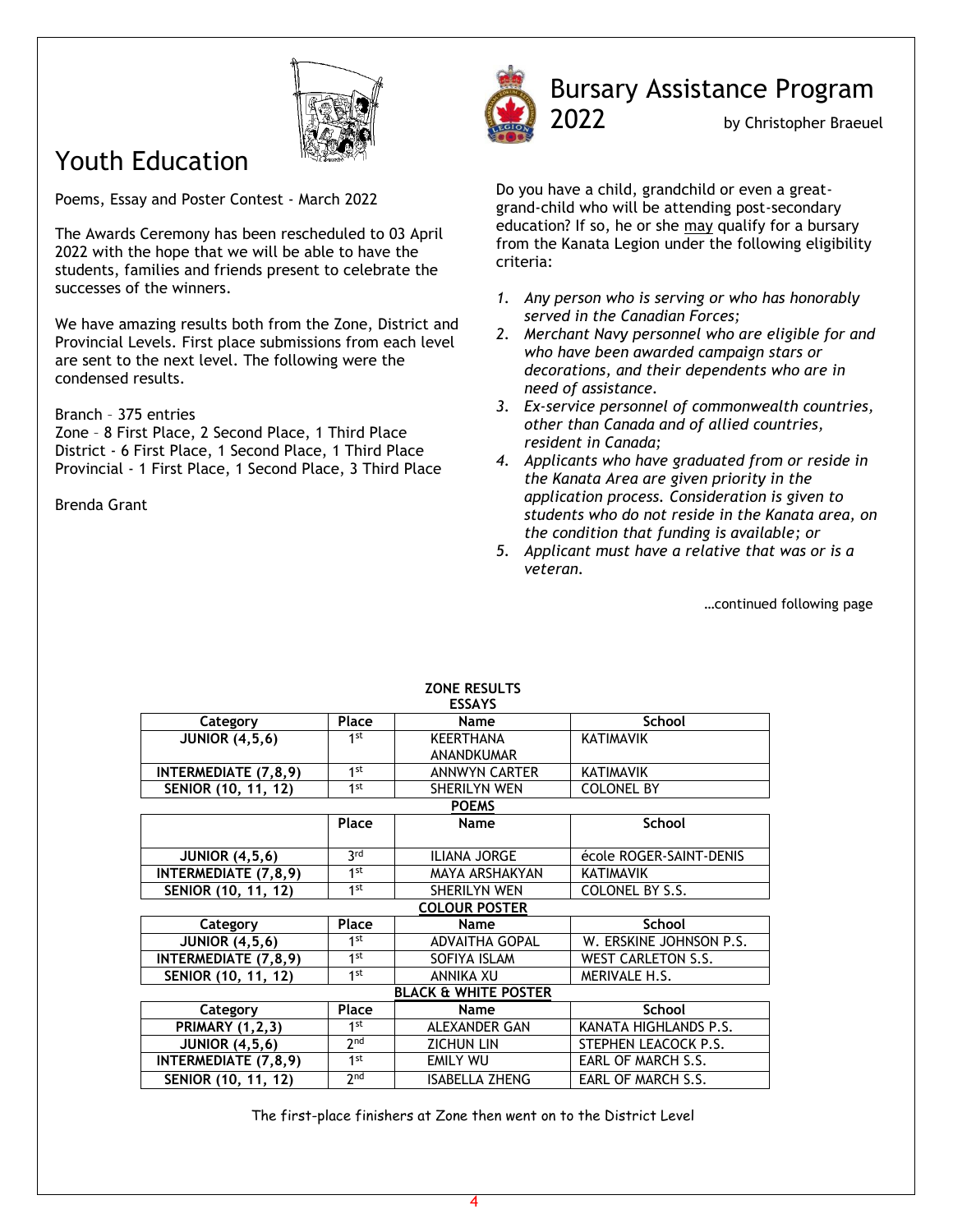| <b>DISTRICT RESULTS</b>         |                 |                       |                           |  |  |
|---------------------------------|-----------------|-----------------------|---------------------------|--|--|
| <b>ESSAYS</b>                   |                 |                       |                           |  |  |
| Category                        | Place<br>Name   |                       | <b>School</b>             |  |  |
| <b>INTERMEDIATE (7,8,9)</b>     | 3 <sup>rd</sup> | <b>ANNWYN CARTER</b>  | <b>KATIMAVIK</b>          |  |  |
| SENIOR (10, 11, 12)             | 2 <sub>nd</sub> | SHERILYN WEN          | <b>COLONEL BY</b>         |  |  |
|                                 |                 |                       |                           |  |  |
|                                 |                 | <b>POEMS</b>          |                           |  |  |
| Category                        | Place           | <b>Name</b>           | <b>School</b>             |  |  |
| SENIOR(10, 11, 12)              | 1 <sup>st</sup> | SHERILYN WEN          | COLONEL BY S.S.           |  |  |
|                                 |                 | <b>COLOUR POSTER</b>  |                           |  |  |
| Category                        | Place           | <b>Name</b>           | <b>School</b>             |  |  |
| <b>JUNIOR (4,5,6)</b>           | 1 <sup>st</sup> | <b>ADVAITHA GOPAL</b> | W. ERSKINE JOHNSON P.S.   |  |  |
| <b>INTERMEDIATE (7,8,9)</b>     | 1 <sup>st</sup> | SOFIYA ISLAM          | <b>WEST CARLETON S.S.</b> |  |  |
| SENIOR (10, 11, 12)             | 1 <sup>st</sup> | <b>ANNIKA XU</b>      | MERIVALE H.S.             |  |  |
| <b>BLACK &amp; WHITE POSTER</b> |                 |                       |                           |  |  |
| Category                        | Place           | <b>Name</b>           | <b>School</b>             |  |  |
| <b>PRIMARY (1,2,3)</b>          | 1 <sup>st</sup> | ALEXANDER GAN         | KANATA HIGHLANDS P.S.     |  |  |
| <b>INTERMEDIATE (7,8,9)</b>     | 1 <sup>st</sup> | <b>EMILY WU</b>       | EARL OF MARCH S.S.        |  |  |

We are proud to say that 6 our 14 Kanata Legion submissions have now gone to the Provincial Level.

#### **PROVINCIAL RESULTS COLOUR POSTER**

| Category                        | Place           | Name                  | <b>School</b>             |  |
|---------------------------------|-----------------|-----------------------|---------------------------|--|
| <b>JUNIOR (4,5,6)</b>           | 3 <sup>rd</sup> | <b>ADVAITHA GOPAL</b> | W. ERSKINE JOHNSON P.S.   |  |
| INTERMEDIATE (7,8,9)            | 2 <sub>nd</sub> | SOFIYA ISLAM          | <b>WEST CARLETON S.S.</b> |  |
| SENIOR (10, 11, 12)             | 3 <sup>rd</sup> | <b>ANNIKA XU</b>      | MERIVALE H.S.             |  |
| <b>BLACK &amp; WHITE POSTER</b> |                 |                       |                           |  |
| Category                        | Place           | Name                  | <b>School</b>             |  |
| <b>PRIMARY (1,2,3)</b>          | 1st             | ALEXANDER GAN         | KANATA HIGHLANDS P.S.     |  |
| <b>INTERMEDIATE (7,8,9)</b>     | <b>a</b> rd     | <b>EMILY WU</b>       | EARL OF MARCH S.S.        |  |
|                                 |                 |                       |                           |  |



Alexander Gan Primary B&W



Emily Wu Intermed B&W



Advaitha Gopal Junior Colour



Sofiya Islam Intermediate Colour



Annika Xu Senior. Colour

#### *…continued from previous page*

The Bursary Program is designed to assist students entering or continuing their post-secondary education, including courses and programs of a technical and vocational nature, outside of and beyond secondary school. Approved bursary assistance is not based upon scholastic standing, but rather on the successful admission status to a post-secondary institution or successful completion of one or more years leading to a recognized degree, diploma or certificate.



#### APPLICATIONS MUST BE RETURNED TO THE LEGION NO LATER THAN June 1st, 2022, FOR THE UPCOMING ACADEMIC YEAR, SEPTEMBER TO AUGUST

Mailing Address: The Royal Canadian Legion Kanata Branch 638 70 Hines Road, Kanata, Ontario K2K 2M5 Phone: (613) 591-5570

For an application please download directly at:

[https://kanatalegion.ca/wp](https://kanatalegion.ca/wp-content/uploads/2022/02/KANATA-BURSARY-FINAL-2022.docx)[content/uploads/2022/02/KANATA-BURSARY-](https://kanatalegion.ca/wp-content/uploads/2022/02/KANATA-BURSARY-FINAL-2022.docx)[FINAL-2022.docx](https://kanatalegion.ca/wp-content/uploads/2022/02/KANATA-BURSARY-FINAL-2022.docx) (see Application).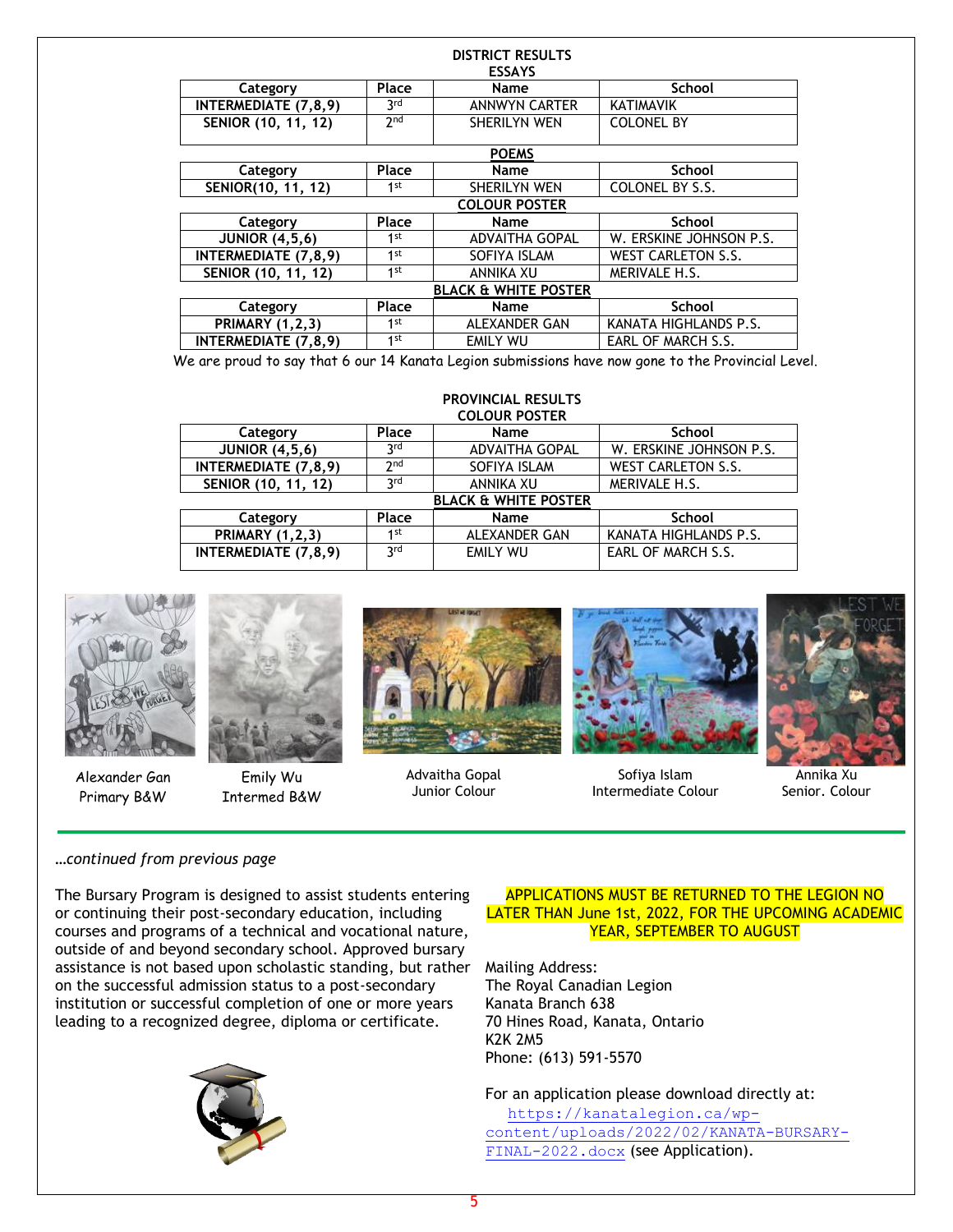## Ladies' Auxiliary



The Ladies' Auxiliary held their first 2022 in-person general meeting on Saturday,

March 5th. Two new members were initiated, Faten Fallouh and Sylvia Smith.

Our annual elections will take place at our May 4, 2022, general meeting. Branch President, Bruce and two branch designates will be conducting the elections. L.A. members are currently in the process of nominating candidates for the executive positions.

Preparations to host the L.A. Zone G6 Convention on Sunday, May 1, are in progress working with L.A. Zone G6 Commander, Marilyn Devlin. Election of a L.A. Zone G6 Commander, Deputy Commander and Sport Officer will be taking place.

The Ladies' Auxiliary Catering Committee have committed to approximately eight catering requests between now and September.

The Ladies' Auxiliary Fundraising Entertainment Committee will be hosting a Tea and Fashion Show on Saturday, June 11 and a Trinkets and Treasures Sale on Saturday, July 9. More details coming soon!

The L.A. Provincial Convention is September 11 -13, 2022, in Kingston. Ontario Command Ladies' Auxiliary are raising funds to support the L.A. Charitable Foundation, Bursary, Track & Field, and Veterans Welfare with a draw. Tickets are \$2.00 each for a chance to win cash amounts \$1500, 1000, \$500, \$400, \$300 and \$100. Anyone interested in buying a ticket please contact me at 613-831-8319 or our Treasurer, Betty Ann Pollock, at 613- 836-2530.

Ladies, did you know:

- You do not have to be a veteran, family member or a legion member to join the Ladies' Auxiliary?
- Ladies' Auxiliaries assist the Branch in carrying out its daily operations to support Veterans in our community by fundraising, catering, and participating in other activities that benefit both the Branch and the community
- Becoming a Ladies' Auxiliary member is a great way to be active in your community and supporting veterans, the community and seniors, a benefit is a sense of belonging!
- You can join anytime.

To learn more about the Ladies' Auxiliary or/and to get an application for membership form, please contact Judy Homma at 613-592-9627 or Sylvia Monette at 613-986- 3520.

Lorraine Lapensée L.A. President

## Ways and Means Committee

An Irish Spring celebration took place on 19 March with 106 attendees and 20 volunteers. The event sold out in one week, and we had a long waiting list of people who wanted to attend. This indicates that our members and friends are excited to get back together for a good meal and some entertainment as we exit the most recent wave of Covid!



Eleven roast beefs were cooked and 150 potatoes baked, along with all the vegetables, trimmings and desserts!

The entertainment was provided by Roxy Swan and Peter Brown and our very own Brenda Grant provided some Irish tunes on her bag pipes. The energy was high in the room, the bar was busy; and from the comments received, everyone enjoyed the food.



A sincere thank you to all the volunteers, who worked for several days preparing the meal. Without their dedication and hard work an event such as this would not happen. A gift basket was graciously donated by Crystal View Lodge and was won by Bev Bryan Bennett. Also, thank you to all the attendees who supported this event!



Reminder to all, that our bottle collection fund raising is still ongoing and to date over \$18,500 has been raised! Thank you to all those who have donated your bottles!

Happy Spring from the Ways and Means Committee!

Debby Holden Ways and Means Committee Chair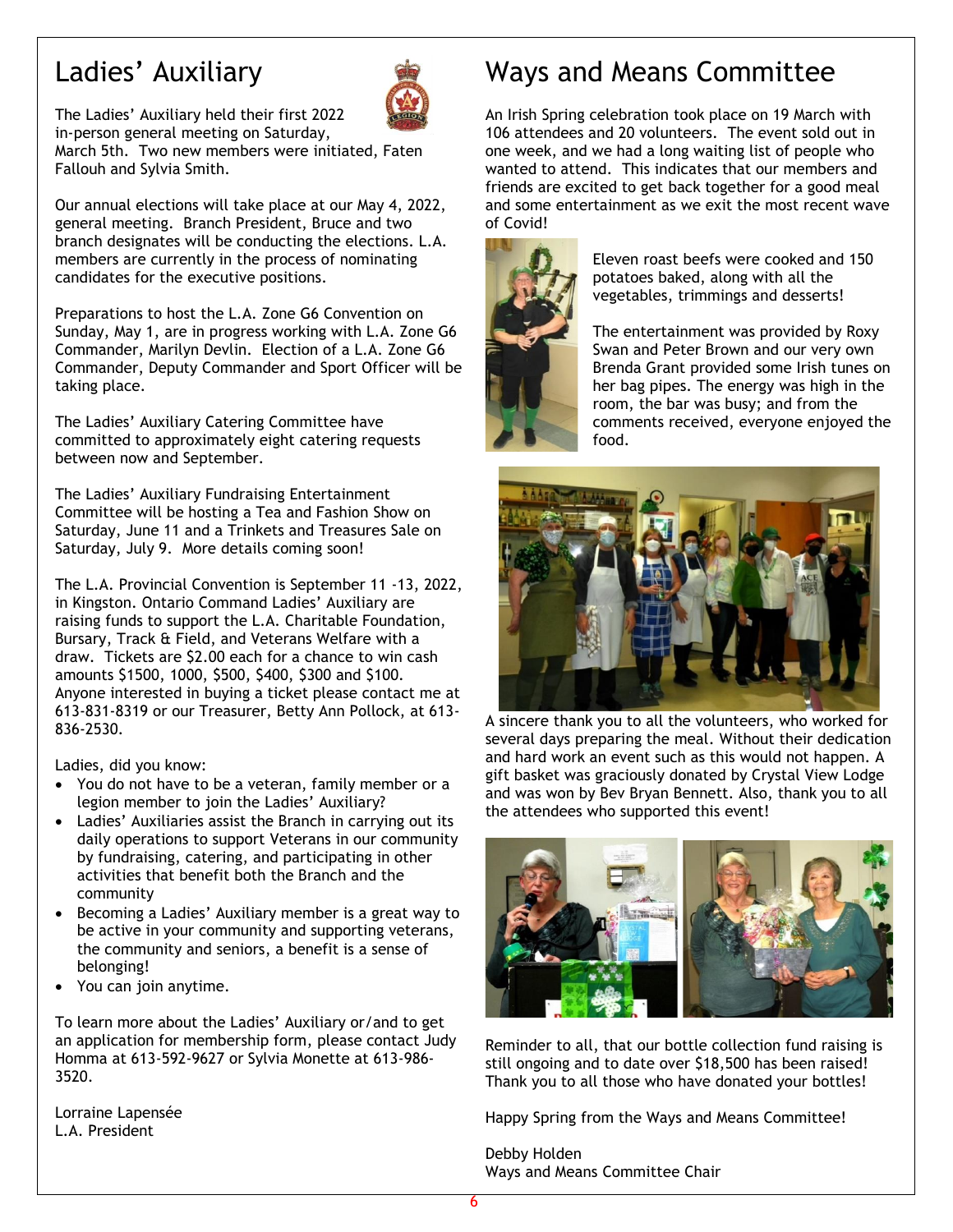

## Seeking Catering Volunteers

There has been a major uptick recently in inquiries for renting the Legion space and the requirement for catering. RCL Kanata Branch 638 is a great Community venue to gather for meetings, conferences, sports activities, social events, such as weddings, anniversaries, birthday parties etc. Many of these events require refreshments!

If you like food and like to cook/eat food and serve food then we need your skills. Join our catering team, where you will meet new people, have fun, and participate in catering in the various activities in the Legion. Don't worry it doesn't have to be a major commitment, even if you want to help once in a while.

For more information please contact the Branch Catering Chair, Debby Holden - 613-271-2993 or [debbyholden2993@rogers.com](mailto:debbyholden2993@rogers.com)

## Seeking IT Volunteer

Communication via technology is so important in this day and age, but never so much as it has been this last two years during the pandemic.

Computers, iPads, cell phones, laptops, Facebook, Instagram, Twitter, Zoom, TikTok etc.; and so much more!

Our Branch is looking for an information technology volunteer to evaluate our current equipment and needs and to recommend what is needed to upgrade systems, devices and programs.

We need your help! So, if you are skilled in information technology please, contact Brenda Grant at [pipergrant5@gmail.com](mailto:pipergrant5@gmail.com) to volunteer your services!

## So many cups and mugs!

It started with a small idea: What if we asked Legion members if they could donate unused mugs to some agencies in Centretown. These agencies serve, support and work with people, including many veterans, who are homeless or at risk of becoming homeless. In my mind, I could see a few hundred mugs – no small amount of coffee would be shared with a few hundred mugs. Although a small voice to my right at the meeting reminded me that my vision was too small.

Within a few days, we had 30 or 40 boxes – enough to fill the entry hall of the Branch Hall. I collected the first load. And a few days later, the corner was full again, and I added these to the small but growing mountain of mugs in my garage. And a few days later, there were more. Once again, I filled my van. One member compared this project to a runaway train, so many people wanted to help. In the end, I made three trips with my van fully loaded to the Well / la Source, the Well, in turn, distributed the mugs to related centres as the need arose.

My best estimate is that Legion Members and their friends and neighbours gathered about 3750 mugs (about 120 boxes with an average of about 35 mugs per box). What a blessing for these agencies and those who are served!

So, my thanks to all who donated to this project. Thanks to all who stacked mugs, called me to remind that the corner was full, those who encouraged the project, those who helped load my van - so many helped in so many ways. Thanks! Thanks!! Thanks!!!

Thanks and blessings. Bill Prentice, Padre.





Back of my van, with cups and mugs.

Entry hall of the branch, full of cups and mugs.